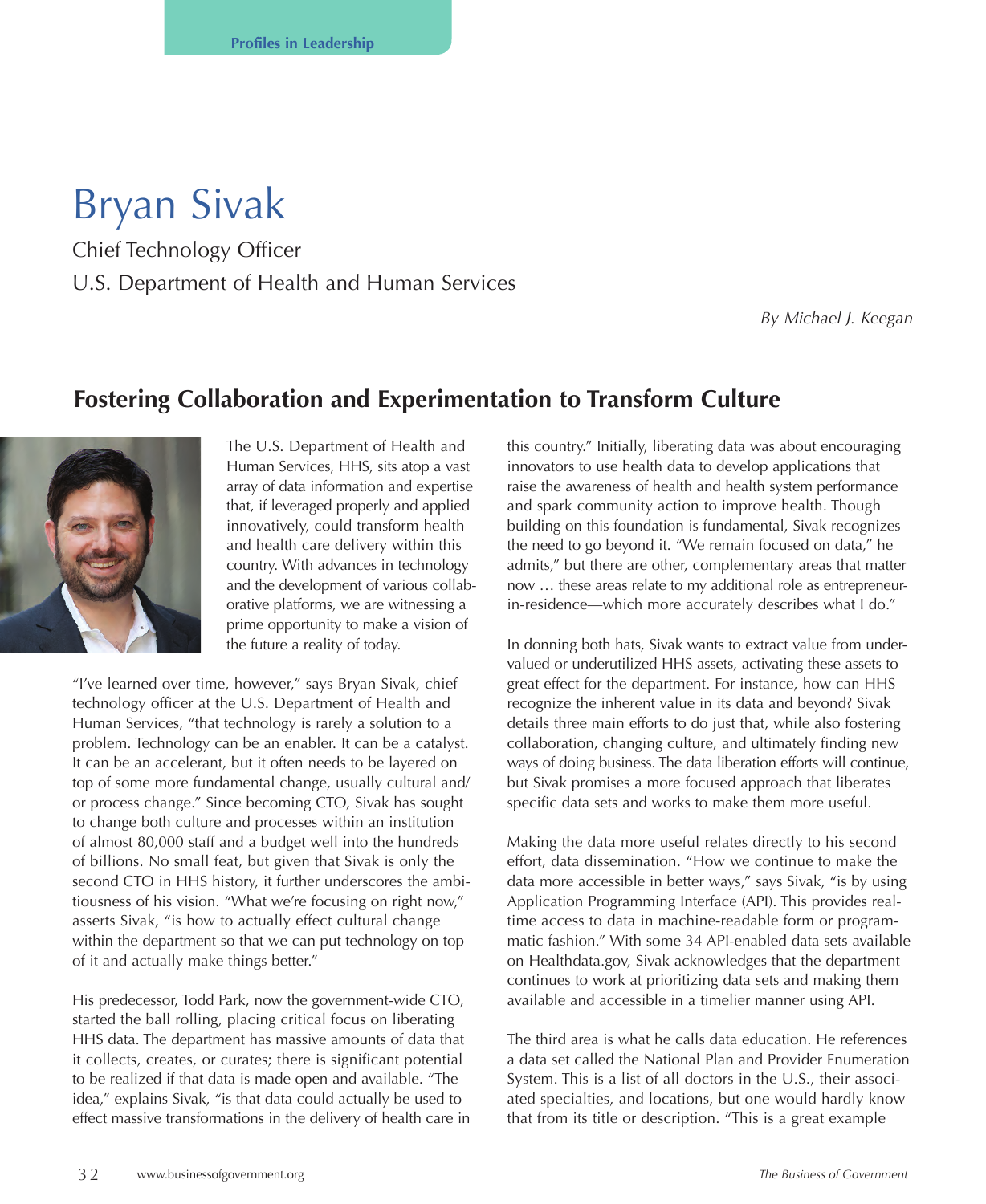"I've learned over time, however, that technology is rarely a solution to a problem. Technology can be an enabler. It can be a catalyst. It can be an accelerant, but it often needs to be layered on top of some more fundamental change, usually cultural and/or process change."

SUMMER 2013 IBM CENTER FOR THE BUSINESS OF CHARLES AND THE BUSINESS OF GOVERNMENT 3 3 3 3 4 4 5 4 5 6 7 7 8 9 9 10